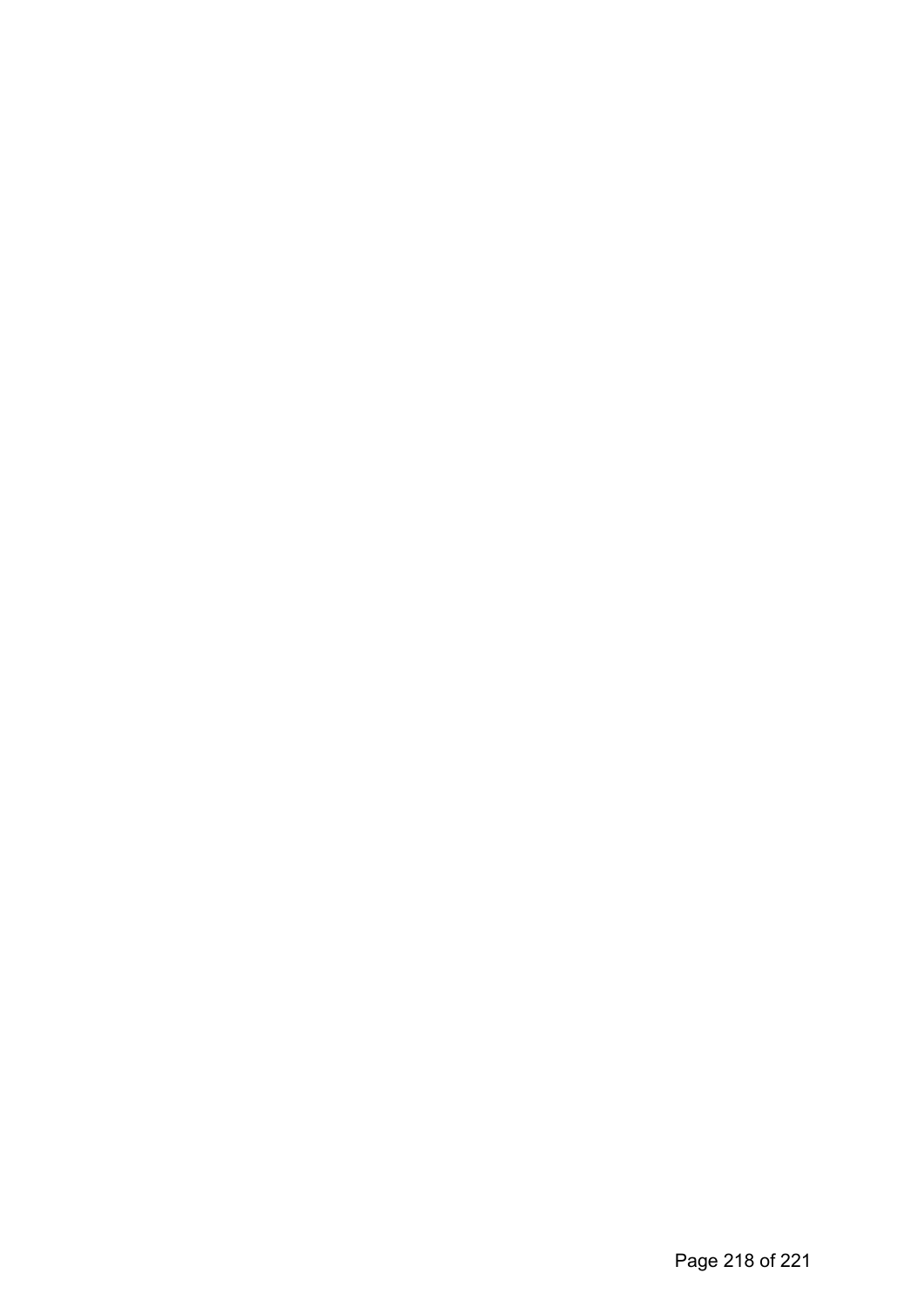#### **PCNPA - AUTHORITY RISK REGISTER - July 2021**

|                |                                                                                                                                                    |                          |                | Inherent risk  |                |                                                                                                                                                                                                                                                | <b>Residual risk</b> |                         |                |                                                                                                                                                               |                          |                                                                                                                                                                        |
|----------------|----------------------------------------------------------------------------------------------------------------------------------------------------|--------------------------|----------------|----------------|----------------|------------------------------------------------------------------------------------------------------------------------------------------------------------------------------------------------------------------------------------------------|----------------------|-------------------------|----------------|---------------------------------------------------------------------------------------------------------------------------------------------------------------|--------------------------|------------------------------------------------------------------------------------------------------------------------------------------------------------------------|
|                | <b>RISK</b>                                                                                                                                        | Type                     | Likelihood     | Impact         | Risk           | <b>Mitigation</b>                                                                                                                                                                                                                              | Likelihood<br>Impact |                         | Risk           | Control/ monitoring                                                                                                                                           | <b>Trend</b><br>this gtr | <b>Progress Update</b>                                                                                                                                                 |
|                |                                                                                                                                                    |                          | 3              | 3              | -9             | Planned cost reduction, budget planning, increase local income and other<br>external funding                                                                                                                                                   |                      | $\overline{2}$          | $\Delta$       | Budget management & project financial<br>planning                                                                                                             |                          | Current budget approved                                                                                                                                                |
| $\overline{2}$ | Medium to Long Term Risk of significant reduction of<br>funding from WG, other public sector funders, or grant<br>schemes                          | Strategic                | $\mathbf{3}$   | $\overline{4}$ | 12             | Planned cost reduction, budget planning, increase local income and other<br>external funding                                                                                                                                                   | $\overline{3}$       | $\overline{3}$          | $\overline{9}$ | Budget management & project financial<br>planning                                                                                                             | <b>ATA</b>               | Grant confirmed however there is no<br>indication of future grant levels                                                                                               |
| $\overline{3}$ | Risk of failing to comply with current legislation                                                                                                 | Strategic                | $\overline{2}$ | $\overline{2}$ |                | $\mathbf{1}$<br>Policies in place, assessment by Audit Wales, reporting to review committees                                                                                                                                                   |                      | $\overline{2}$          | $\overline{2}$ | Performance reports to Members,<br>nonitoring legislation                                                                                                     | $\Leftrightarrow$        | Monitoring of the renewal corporate<br>documents and polices undertaken by<br>adership team                                                                            |
| $\overline{4}$ | Not being able to delivery on the targets laid down by<br>the Welsh Government's "Valued & Resilient" priorities<br>for AONBs and NPs.             | trategic/<br>operational | $\overline{2}$ | $\overline{2}$ |                | Currently on track                                                                                                                                                                                                                             |                      | $\overline{2}$          | $\overline{2}$ | Activities included in Corporate and<br>Resources Plan and regular engagement<br>with Welsh Government                                                        | $\Leftrightarrow$        | All Designated Landscapes are undertaking a<br>review to see how we have delivered against<br>V and R. Welsh Government may review the<br>document after May election. |
| 5              | Failure to meet diversity requirements in Authority<br>Membership                                                                                  | Strategic                | $\overline{4}$ | $\overline{2}$ | 8              | No current vacancies, organise mentoring and promotional activities prior to<br>next round of Welsh Government appointments                                                                                                                    | $\mathbf{1}$         | $\mathbf{1}$            | $\overline{2}$ | Ingagement with Welsh Government to<br>seek to attract diverse candidates for<br>future vacancies                                                             | $\Leftrightarrow$        | No recent changes                                                                                                                                                      |
| 6              | Risk of failing to maintain high levels of governance                                                                                              | Strategic                | $\overline{2}$ | $\Delta$       | $\mathbf{R}$   | Member & officer training, work to acheieve Advanced Members' Charter,<br>register of interests                                                                                                                                                |                      | $\overline{2}$          | $\overline{4}$ | No negative audit reports from Audit<br>Wales & internal audit or ombudsman<br>nvestigations                                                                  | $\Leftrightarrow$        | Aembers' development strategy approved<br>by NPA and planned to submitted to WLGA in<br>une 2021                                                                       |
| $\overline{7}$ | Risk of NPA activities having a negative impact on socio-<br>economic well-being of the area                                                       | Strategic                | $\overline{2}$ | 3              | -6             | LDP outlines polices for development                                                                                                                                                                                                           |                      | $\overline{2}$          | $\overline{a}$ | Membership of PSB, liasion with Visit<br>Pembrokeshire and other groups                                                                                       | a.                       | Membership of PSB and Pembrokeshire<br>Business Panel, financial and in-kind support<br>provided for Visit Pembrokeshire and support                                   |
| 8              | Risk of poor partner relationships affecting joint working Strategic                                                                               |                          | $\overline{2}$ | $\overline{2}$ |                | Many examples of joint/shared working in place. Discussions with PCC, NRW<br>and other NPAs to review opportunities                                                                                                                            |                      | 1                       | $\mathbf{1}$   | Reporting to NPA                                                                                                                                              | $\Leftrightarrow$        | Greater involvement with PSB on Future<br>Generations and other matters.                                                                                               |
| 9              | Risk of long term impact from climate change                                                                                                       | Strategic                | $\overline{4}$ | 4              | 16             | Particpation in the Public Service Board's climate risk assessment and Authority<br>has agreed Climate Change Action Plan                                                                                                                      |                      | $\overline{a}$          | 8              | Monitor impact                                                                                                                                                | $\Leftrightarrow$        | High level PSB Group set up to develop plan<br>for Climate Change Adaptation and two<br>projects funded by SLSP to guide work of the                                   |
| 10             | Risk of disease or invasive species damaging biodiversity                                                                                          | Strategic                | $\overline{2}$ | 3              | 6              | NPA has some impact/control outside own property thorugh its Invaisve<br>Species project                                                                                                                                                       | $\overline{2}$       | $\overline{2}$          | $\overline{4}$ | Invasive species project monitoring                                                                                                                           | ⇔                        | Invasion species project monitoring issues                                                                                                                             |
| 11             | Risk of significant damage due to bad weather                                                                                                      | inancial                 | $\overline{2}$ | 4              | $\overline{8}$ | Regular Building and Site Inspections, Tree Policy, Adaptations made to<br>vulnerable structures, Monitoring                                                                                                                                   | $\overline{2}$       | $\overline{3}$          | 6              | Monitor and review properties etc.                                                                                                                            | $\Leftrightarrow$        | Use of Authority's reserves to repair storm<br>damaged                                                                                                                 |
| 12             | Risk of flawed decision on planning matters                                                                                                        | Reputation/<br>inancial  | $\overline{2}$ | 4              | $\mathbf{8}$   | Codes of practice & protocols. Members Charter. Member & staff training,<br>cooling-off period. Reserve in place to cover.                                                                                                                     | $\overline{2}$       | $\overline{\mathbf{3}}$ | 6              | No. of approvals outside policy and<br>decisions against recommendation                                                                                       | ⇔                        | No recent changes                                                                                                                                                      |
| 13             | Risk of failure to allocate all SDF grants                                                                                                         | Operational              | $\overline{2}$ | 3              | 6              | Publicity, funding surgeries etc as required. New process for allocating funding<br>agreed in July 2020, with clearer application deadlines                                                                                                    | $\overline{2}$       | $\overline{2}$          | $\Delta$       | Monitor funding and claims                                                                                                                                    |                          | SDF Panel meeting on a regular basis                                                                                                                                   |
| 14             | Risk of not delivering on Corporate Objectives, due to<br>lack of staff capacity/skills as a result of new working<br>practices caused by Covid-19 | Operational              | $\overline{2}$ | $\Delta$       | $\mathbf{8}$   | Employee Opinion Survey Action Plan rolled out to address morale issues.<br>Remote Working Guidelines and Training for Managers. Looking at additional<br>seasonal recruitment to cover shortages and temporarily move staff into key<br>areas |                      | $\overline{2}$          |                | New HR Strategy being developed and<br>support provided for staff. Flexible<br>working policy being revised to support<br>staff in a new working environment. | $\Longleftrightarrow$    | Work and Wellbeing reviews introduced<br>spring 2021                                                                                                                   |
| 15             | Risk of major incident affecting or involving NPA staff and<br>resources                                                                           | Strategic                | $\overline{2}$ | $2^{\circ}$    |                | Monitor special events. Response plan in place. In contact with other agencies                                                                                                                                                                 |                      | $\overline{2}$          | $\overline{2}$ | Monitoring                                                                                                                                                    | $\Leftrightarrow$        | ollowing a review by Audit Wales in spring 2020<br>the Business Continuity plans are to be updated by<br>December 2021                                                 |
| 16             | Risk of loss of major NPA operational building due to fire<br>or other damage                                                                      | Operation                | $\mathbf{1}$   | 4              |                | All buildings well maintained. Security & fire alarm systems in place. Annual<br>Fire Safety Risk Assessment on all Buildings. Insurance to cover some costs                                                                                   |                      | $\overline{2}$          | $\overline{2}$ | Annual inspections                                                                                                                                            | $\Leftrightarrow$        | No recent changes                                                                                                                                                      |
| 17             | Risk of causing significant environmental damage due to<br>actions by NPA staff or on NPA property                                                 | Reputation               | 1              | 3              | -3.            | Risk assessments for operation and location in place, staff training.                                                                                                                                                                          | 1                    | 1                       |                | Incident reporting & monitoring by H&S<br>group and CMT.                                                                                                      | $\Leftrightarrow$        | IOSH training course completed.                                                                                                                                        |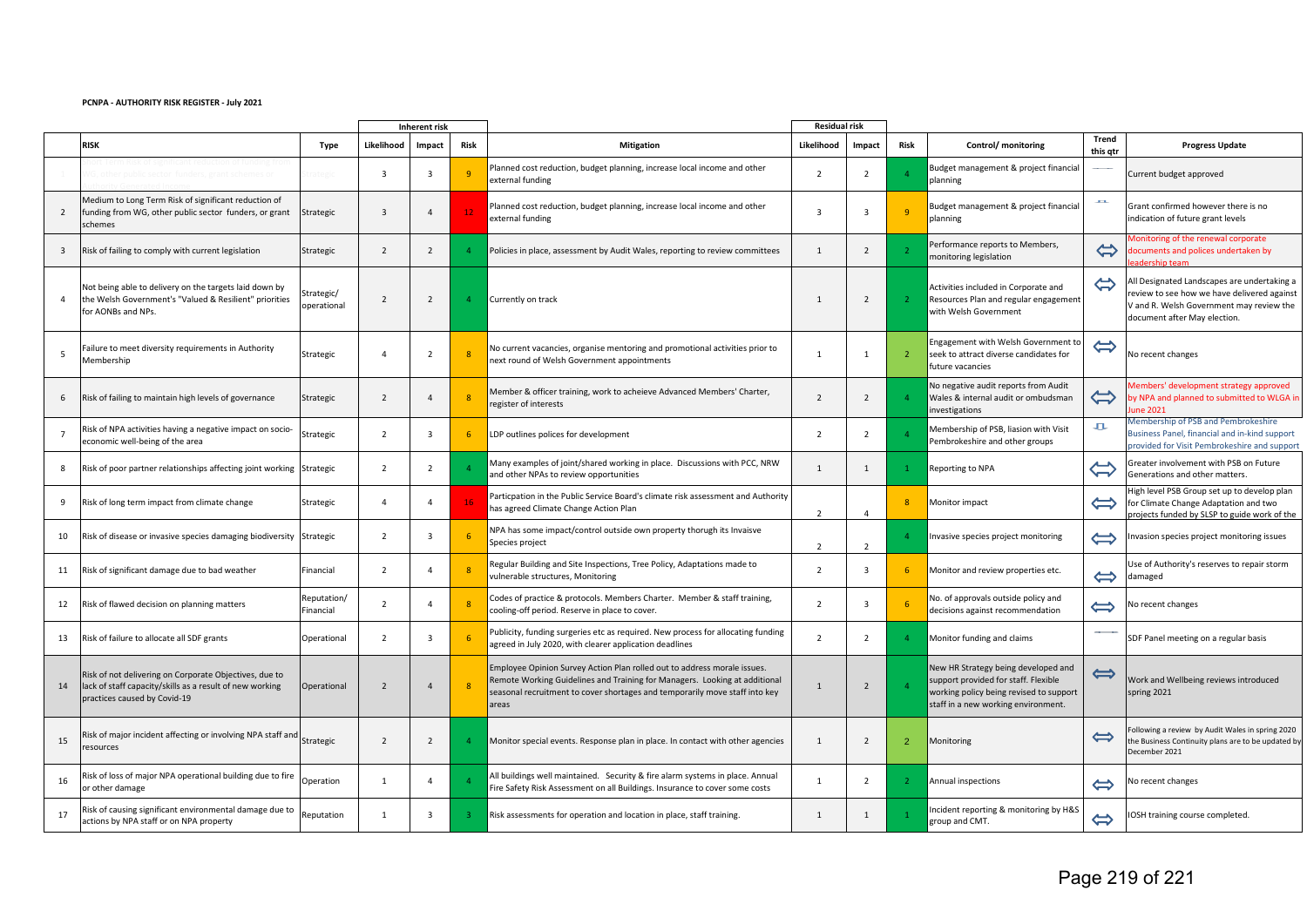|    |                                                                                                                                                |                                                 |                | <b>Inherent risk</b>    |                |                                                                                                                                                                                                                                                                               | <b>Residual risk</b>         |                |                |                                                                                                                                                                                                                                                          |                          |                                                                                                                        |
|----|------------------------------------------------------------------------------------------------------------------------------------------------|-------------------------------------------------|----------------|-------------------------|----------------|-------------------------------------------------------------------------------------------------------------------------------------------------------------------------------------------------------------------------------------------------------------------------------|------------------------------|----------------|----------------|----------------------------------------------------------------------------------------------------------------------------------------------------------------------------------------------------------------------------------------------------------|--------------------------|------------------------------------------------------------------------------------------------------------------------|
|    | RISK                                                                                                                                           | Type                                            | Likelihood     | Impact                  | Risk           | <b>Mitigation</b>                                                                                                                                                                                                                                                             | Likelihood<br>Impact<br>Risk |                |                | Control/monitoring                                                                                                                                                                                                                                       | <b>Trend</b><br>this qtr | <b>Progress Update</b>                                                                                                 |
| 18 | Risk of major IT failure or virus attack etc                                                                                                   | Operation                                       | $\overline{4}$ | $\Delta$                | 16             | Daily backup of data. Backup email server in place. Disaster recovery facilities<br>in place on second site. Security updates installed as soon as available. Critical<br>dependence on small number of key staff.                                                            |                              | $\Delta$       |                | Monitor back up procedures and<br>security logs. Review staff skills.                                                                                                                                                                                    | $\Longleftrightarrow$    | eadership Team agreed the appoinment of<br>another member of the IT deaprtment in<br>une 2021 and introduce Office 365 |
| 19 | Risk of failure of phone system                                                                                                                | Operational                                     | $\overline{2}$ | $\overline{3}$          | 6              | Maintenance contract in place and mobile phone network as backup                                                                                                                                                                                                              |                              | $\overline{2}$ | $\overline{4}$ | Work undertaken to install new cross<br>Authority phone system                                                                                                                                                                                           |                          | No recent changes                                                                                                      |
| 20 | Risk of loss of key documents                                                                                                                  | Financial                                       | $\overline{2}$ | $\overline{2}$          | $\mathbf{A}$   | Key documents in fire safe, copies made, many also electronic copies.                                                                                                                                                                                                         | $\overline{2}$               | $\mathbf{1}$   | $\overline{2}$ | Staff training and awareness.                                                                                                                                                                                                                            | $\Longleftrightarrow$    | Full access to buidlings currently available.                                                                          |
| 21 | Risk of inaccurate GIS and other data for decision making Operational                                                                          |                                                 | $\overline{2}$ | $\overline{3}$          | 6              | Software now in place to control data quality, including FME software                                                                                                                                                                                                         | $\mathbf{1}$                 | $\overline{2}$ | $\overline{2}$ | Review data standards                                                                                                                                                                                                                                    | $\Longleftrightarrow$    | Staff training undertaken                                                                                              |
| 22 | Risk of failure to maintain performance of DM service                                                                                          | Operational                                     | $\overline{2}$ | $\Delta$                | $\overline{8}$ | New systems and procedures in place, staff training. Outsourcing used for peak<br>workloads                                                                                                                                                                                   | $\overline{2}$               | $\overline{2}$ | $\overline{4}$ | Monitor & report performance                                                                                                                                                                                                                             |                          | 82% of all planning applications determined<br>within time periods required ytd.                                       |
| 23 | Failure to meet affordable housing targets                                                                                                     | Strategic                                       | $\overline{2}$ | 4                       | 8              | Affordable housing policies have been amended in new LDP                                                                                                                                                                                                                      | $\overline{2}$               | $\overline{2}$ | $\overline{4}$ | Monitoring                                                                                                                                                                                                                                               | $\Longleftrightarrow$    | Continue monitoring - number of applications<br>approved and refused.                                                  |
| 24 | Risk of failure to manage conservation sites to achieve<br>service standard                                                                    | Operational                                     | $\overline{2}$ | $\overline{2}$          | $\Delta$       | Sites monitored annually, management plans reviewed                                                                                                                                                                                                                           | $\overline{2}$               | $\overline{1}$ | $\overline{2}$ | Regular monitoring                                                                                                                                                                                                                                       | $\Leftrightarrow$        | Bids for additional funding regularly<br>ubmitted.                                                                     |
| 25 | Risk of failure to meet service standard for RoWs                                                                                              | Operational                                     | $\overline{2}$ | $\overline{2}$          | $\overline{4}$ | Annual condition inspection of Coast Path, Inland ROW and Bridge inspection<br>using digital inspection App. Standard Operating Procedure for Bridge<br>Inspections                                                                                                           |                              | $\mathbf{1}$   | $\overline{2}$ | Resource contraints have meant we<br>now able inspect the PROW network on<br>a 4 year cycle as oppose to the 3 year<br>cycle.                                                                                                                            | $\Leftrightarrow$        | No recent changes                                                                                                      |
| 26 | Risk of failing to meet Carew Castle long term lease<br>obligations and maintenance especially on causeway and Operational<br>castle stonework |                                                 | $\overline{2}$ | $\overline{2}$          | $\overline{a}$ | Regular inspections and maintenance actions. 60+ years remain on lease.                                                                                                                                                                                                       | $\overline{2}$               | $\mathbf{1}$   | $\overline{2}$ | Annual work programme. Emergency<br>works completed quickly                                                                                                                                                                                              | ⇔                        | No recent changes                                                                                                      |
| 27 | Incident due to failure to adequately maintain and repair<br>paths, sites and properties                                                       | Financial                                       | $\overline{2}$ | $\overline{\mathbf{z}}$ | $\overline{4}$ | Adoption of Visitor Safety Strategy, Annual Building Inspection and Risk<br>Assessments of all sites. Regular maintenance programme. Reports from public<br>and Coast Guard                                                                                                   | $\overline{2}$               | $\mathbf{1}$   | $\overline{2}$ | Annual Inspection, Implementation of<br>annual work programme Emergency<br>works completed quickly, Incidents                                                                                                                                            | $\Leftrightarrow$        | <b>No recent changes</b>                                                                                               |
| 28 | Incident due to falling trees or branches in our property                                                                                      | Financial                                       | $\overline{2}$ | $\overline{2}$          | $\overline{4}$ | Updated Tree Policy, Annual Inspections, Tree Management, Independent<br>Inspection every 3 years, Staff trained to Level 2 Tree Inspection, Weather<br>event protocols                                                                                                       | $\overline{2}$               | 1              | $\overline{2}$ | Implementation of annual work<br>programme. Site assessment reports                                                                                                                                                                                      | $\Leftrightarrow$        | No recent changes                                                                                                      |
| 29 | Incident due to driver error/increased vehicle faults as<br>the fleet is ageing.                                                               | Financial /<br>Operational                      | $\overline{2}$ | $\overline{3}$          | 6              | All vehicles maintained to manufacturers recommendations. Vehicles checked<br>for roadworthiness. Driver licence and vehicle documentation checked. Staff<br>driving assessed. Staff training. Decision made to renew fleet and ensure no<br>vehicle is more that 7 yeras old |                              | $\overline{3}$ | $\overline{3}$ | Regular vehicle checks. Annual check of<br>drivers' licences. Accidents involving<br>Authority vehicles reported to H&S<br>group.                                                                                                                        | $\Leftrightarrow$        | A number of vehicles will be replaced in<br>2021/22                                                                    |
| 30 | Incident caused by or to staff, volunteers or sevices users Financial                                                                          |                                                 | $\overline{2}$ | $\overline{2}$          | $\overline{4}$ | Risk assessment for operation and location. Staff training. £25m public liability<br>insurance. Adequate briefing for each volunteer event                                                                                                                                    |                              | 1              | $\overline{2}$ | Review of risk assessments. Review of<br>staff training requirements. Incidents<br>eported.                                                                                                                                                              | $\Longleftrightarrow$    | No recent changes                                                                                                      |
| 31 | ncident caused by faulty merchandise, food etc provided<br>by NPA                                                                              | Financial                                       | $\overline{2}$ | $\overline{2}$          | $\overline{4}$ | Reliable supply sources. Merchandise group monitors products. £25m public<br>liability insurance                                                                                                                                                                              |                              | $\mathbf{1}$   | $\overline{2}$ | Incidents reported                                                                                                                                                                                                                                       | $\Longleftrightarrow$    | No recent changes                                                                                                      |
| 32 | Incident caused by livestock managed by NPA                                                                                                    | Financial                                       | $\overline{2}$ | $\overline{2}$          | $\overline{a}$ | Risk assessment for operation and location, Staff training, £25m public liability<br>nsurance                                                                                                                                                                                 | $\mathbf{1}$                 | $\overline{2}$ | $\overline{2}$ | Incidents reported to H&S officer                                                                                                                                                                                                                        | $\Leftrightarrow$        | Audit undertaken undertaken by internal<br>safeguarding leads                                                          |
| 33 | mpact of BREXIT                                                                                                                                | Strategic/<br>Financial /<br><b>Operational</b> | $\overline{3}$ | $\overline{3}$          |                | The full impact of funding and legislative changes on the Authority are<br>unknown.                                                                                                                                                                                           |                              | $\overline{3}$ | -6             | The longer term significance of the<br>brexit decision will be constantly<br>reviewed                                                                                                                                                                    |                          | The Authority is represented on Welsh<br>Government panels to review impact of<br><b>BREXIT.</b>                       |
| 34 | Breach of Data Protection Regulations                                                                                                          | Strategic/<br>Financial /<br>Operational        | $\overline{2}$ | $\overline{4}$          | $\overline{8}$ | Training programme to ensure compliance amongs members and officers                                                                                                                                                                                                           | $\overline{2}$               | $\overline{2}$ | $\overline{A}$ | Detailed work schedule prepared with<br>target dates and assigned<br>responsibilites. The Authority has<br>appointed a Data Protection Officer and<br>assess where this role will sit within the<br>Authority's structure and governance<br>arrangements | $\Longleftrightarrow$    | Carrying out data audit across Authority.                                                                              |
| 35 | Conservation burning could result in property being<br>destroyed                                                                               | Strategic/<br>Financial /<br>Operational        | $\overline{2}$ | $\Delta$                | 8 <sup>°</sup> | Risk assessment undertaken for operation and location. Best practice adopted<br>and staff sufficiently trained                                                                                                                                                                | 1                            | $\Delta$       | $\mathbf{A}$   | Review of risk assessments. Incidents<br>reported.                                                                                                                                                                                                       | $\Longleftrightarrow$    | No recent changes                                                                                                      |